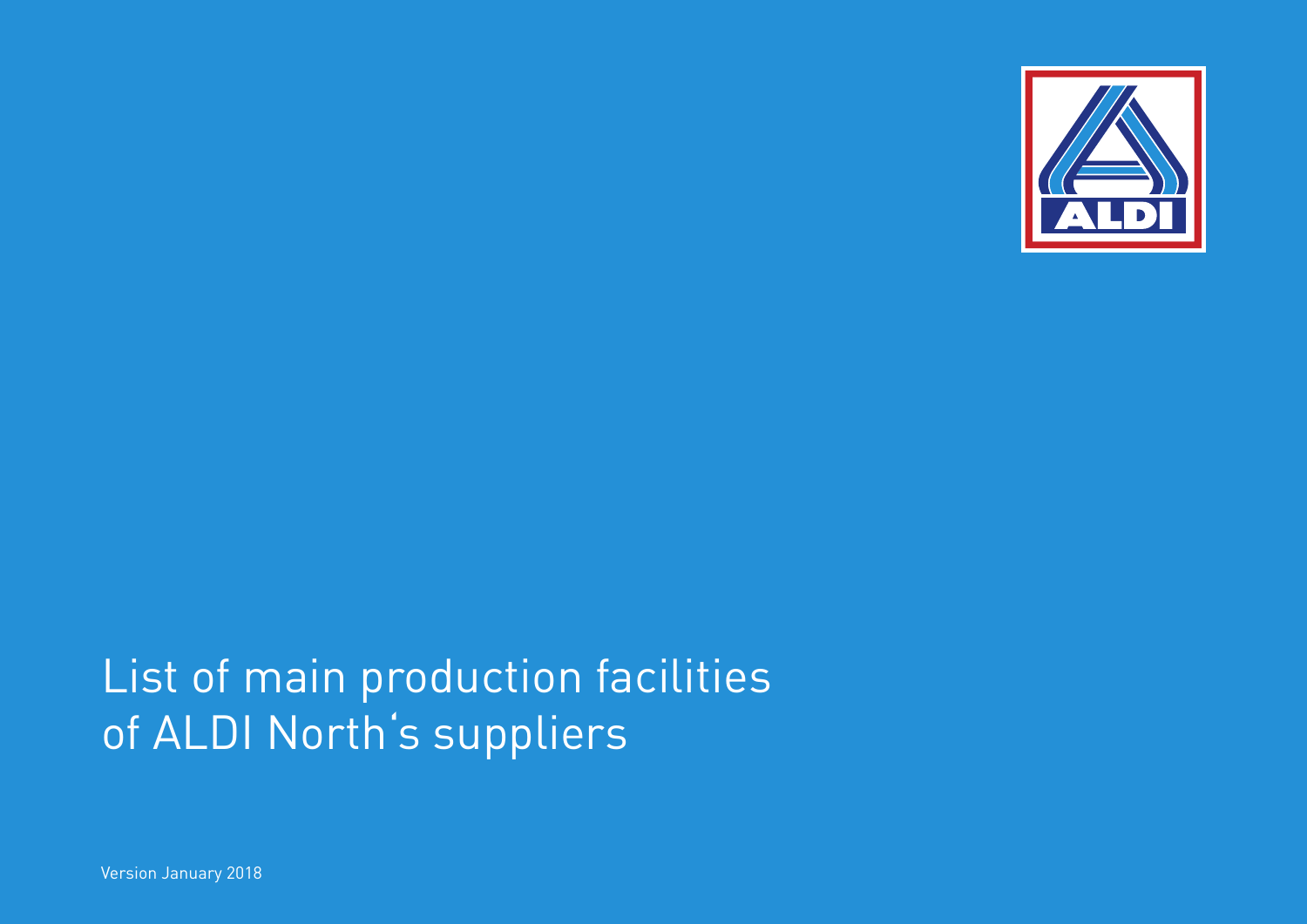| <b>Address</b>                                                                                      |
|-----------------------------------------------------------------------------------------------------|
|                                                                                                     |
| 128, Hemayetpur, Savar, Dhaka-1340                                                                  |
| 495, Balitha, Shah-Belishwer, Dhamrai, Dhaka 1800, Dhaka                                            |
| 133-134, Hemayetpur, Savar, Dhaka-1340, Dhaka                                                       |
| Dharmaganj, Enayet Nagar, Fatullah, Narayanganj, Bangladesh, Narayanganj, 1421                      |
| 671, Datta Para, Hossain Market, Tongi, Gazipur, Dhaka                                              |
| Plot No. 48-49, Sector No. 03, Karnaphuli EPZ, Chittagong 4204                                      |
| Kamarajuri, Natun Bazar, National University, Gazipur 1708, Dhaka                                   |
| Chotto Silmondi, Tripurdi, Sonargaon, Narayangonj 1440, Dhaka                                       |
| Kazirchor, Danga, Polas, Narshingdi 1720, Dhaka                                                     |
| Vill: Amtoli, Union: 10 no. Habirbari, P.O-Seedstore Bazar, P.S.-Valuka,<br>Mymensingh 2240, Dhaka  |
| Plot No. 45, 48, 49, 51 & 52; Holding No: 3/C, Vadam, Nishatnagar, Tongi, Gazipur, Dhaka            |
| Crown Plaza Plot #781-782, P.O. Vogra, P.S. Joydevpur, Gazipur, Dhaka                               |
| R.S. 370, C.S. 727, Sataish, Tongi, Gazipur 1712, Dhaka                                             |
| B193, Fakir Market Road, BSCIS Ind Estate, Tongi, Dhaka, 1710                                       |
| Aukpara, Savar Dairy Farm, Savar, Bangladesh, Dhaka 1341                                            |
| Dakkhin Goripur, Kumkumari, Ashulia, Savar, Dhaka 1341                                              |
| 221-225, Sataish Road, Khortoil, Tongi, Gazipur 1712                                                |
| 1670/2091, Building No-3, West Sholosahar, Aturar Depot, Amin Jute Mill,<br>Baizid, Chittagong 4211 |
| Bymile, Konabari, Gazipur 1346, Dhaka                                                               |
|                                                                                                     |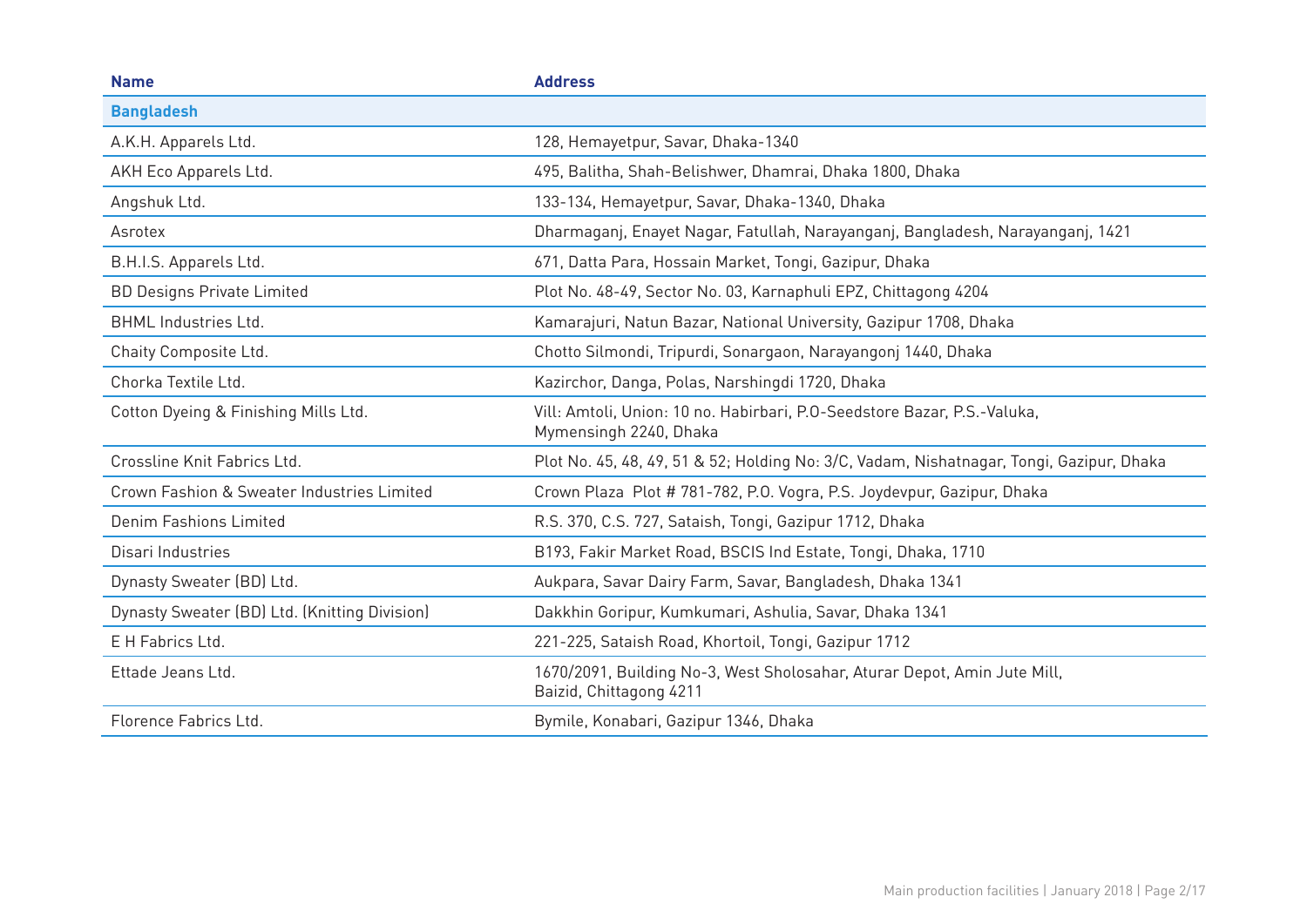| <b>Name</b>                                           | <b>Address</b>                                                                                                                                                   |
|-------------------------------------------------------|------------------------------------------------------------------------------------------------------------------------------------------------------------------|
| <b>Bangladesh</b>                                     |                                                                                                                                                                  |
| Fortis Garments Ltd.                                  | 100/1, Block-B, East Chandra, Shahed Mosharaf Hossain Road, Kaliakoir, Block-B,<br>Shaheed Mosharraf Hossain Road, Gazipur-1751, Dhaka                           |
| Generation Next Fashions Ltd.                         | Dhonaid, Post: Earpur, Thana: Ashulia, Savar, District: Dhaka, Dhaka 1341, Dhaka                                                                                 |
| Grameen Fabrics & Fashions Ltd. (Composite Knit Unit) | Grameen Industrial Park, Sarabo, Kashimpur, Joydebpur, Gazipur Sador,<br>Gazipur 1346, Dhaka                                                                     |
| Grameen Knitwear Ltd.                                 | Plot No: 102-103 & 126-127, DEPZ (Ext-II), Ganakbari, Dhaka-1349 1349, Dhaka                                                                                     |
| Habitus Fashion Ltd.                                  | Gajaria Para, Bahwal Mirzapur, Gazipur Sadar, Bhawal Mirzappur, Gazipur, Dhaka                                                                                   |
| Hasan Tanvir Fashion Wears Ltd.                       | Plot #397, Chandona Chowrasta, Joydebpur Road, Gazipur 1702, Dhaka                                                                                               |
| Interfab Shirt Mfg. Ltd.                              | Plot No. 302/547, Kunia, Gasa Union, National University, Board Bazar, Gazipur,<br>Gazipur 1704, Dhaka                                                           |
| J.L. Fashions Limited                                 | Baimail, Konabari, Gazipur-1346, Dhaka                                                                                                                           |
| J.L. Sweaters Ltd.                                    | Zirabo, P.O.-Ashulia, Thana-Ashulia, Savar, Dhaka 1341, Dhaka                                                                                                    |
| KA Design Ltd.                                        | Vill: Boro Beraid, P.O: Boro Beraid, Badda, Dhaka                                                                                                                |
| Lida Textile & Dyeing Limited                         | Holding No-100/2, Block-B, Purbo Chandora, Ward No-8, Shofipur, Kaliakoir, Shaheed<br>Mosharaf Hossain Road, Purbo chandora, Shofipur, Kaliakoir, Gazipur, Dhaka |
| Liz Fashion Industry Ltd.                             | Block-C, Holding-1, Shahid Mossaraf Hossain Road, Purbo Chandora, Shafipur,<br>Kaliakoir, Gazipur-1751, Dhaka                                                    |
| Lodestar Fashions Ltd.                                | Plot No. M-16, 8/9 & 4/6, Section No. 14, Kafrul, Mirpur, Dhaka 1216                                                                                             |
| LZ Fashion Wear Limited                               | Plot#154, DEPZ, Ganakbari, Savar, Dhaka-1349, Dhaka                                                                                                              |
| <b>LZ Textiles Limited</b>                            | Dewalliabari, Konabari, Gazipur, Gazipur-1346, Dhaka                                                                                                             |
| Mahadi Fashion (Pvt.) Ltd.                            | Boshugoan, Pubail, Gazipur 1710, Dhaka                                                                                                                           |
| Minimax Ltd.                                          | Plot# 33, 35, 37 & 39, Gacha, National University, Gazipur-1704 1704, Dhaka                                                                                      |
| Mitali Fashions Limited                               | Hatimara Road, Barenda, Kashimpur, Gazipur-1346, Barenda, Kashimpur, Gazipur,<br>Dhaka 1206, Dhaka                                                               |
| MNR Sweaters Ltd.                                     | Baraider Chala, Sreepur, Gazipur 1740, Dhaka                                                                                                                     |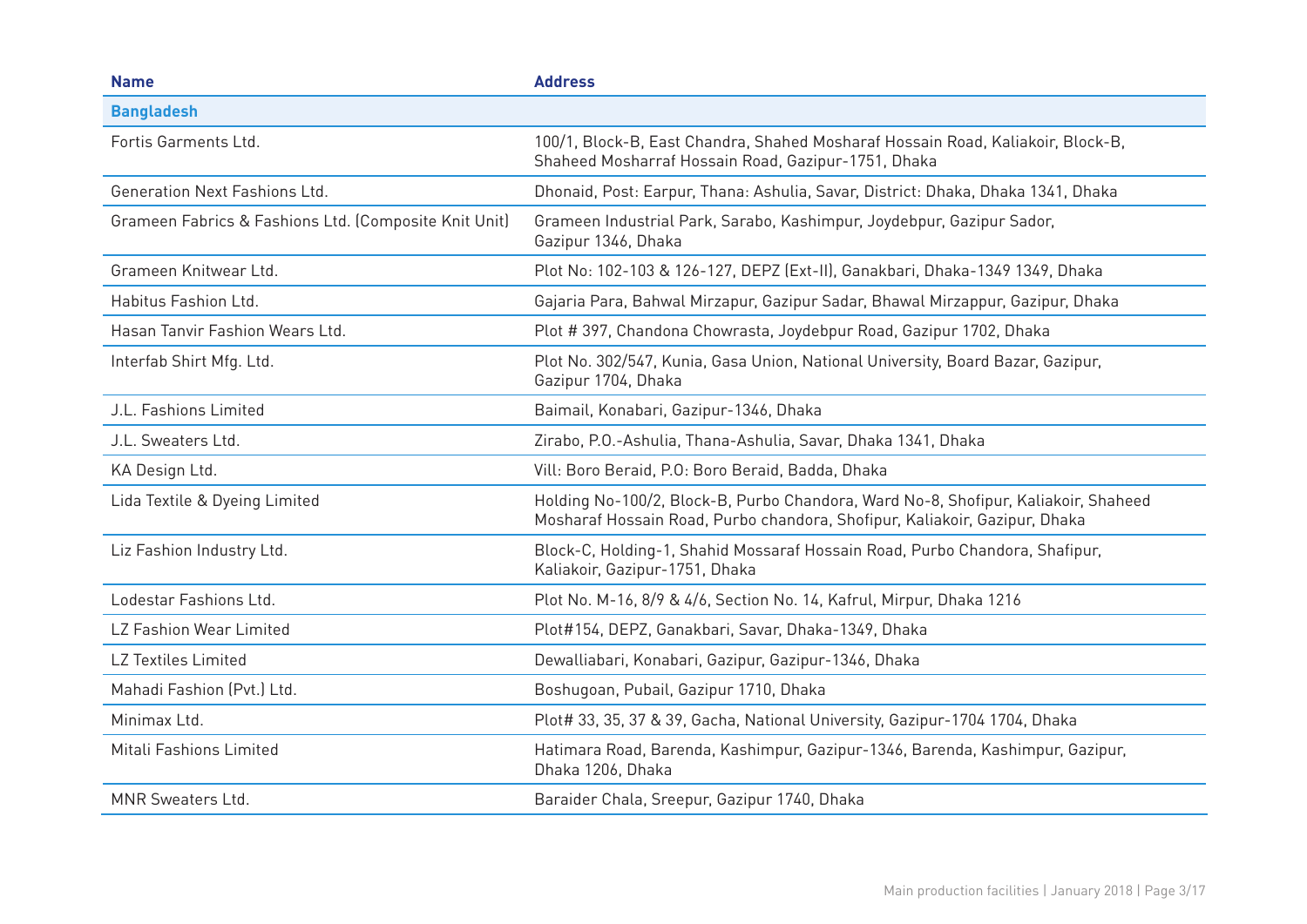| <b>Name</b>                         | <b>Address</b>                                                                                                                    |
|-------------------------------------|-----------------------------------------------------------------------------------------------------------------------------------|
| <b>Bangladesh</b>                   |                                                                                                                                   |
| Muazuddin Knit fashion Ltd.         | B-31, East Chandura, Shafipur, Kaliakore, Gazipur 1751, Dhaka                                                                     |
| Muazuddin Textile Ltd.              | 235-236, East Chandura, Shafipur, Kaliakoir, Gazipur 1751, Dhaka                                                                  |
| <b>Multifabs Limited</b>            | Nayapara, Kashimpur, Gazipur Sadar, Gazipur 1704, Dhaka                                                                           |
| NAZ Bangladesh Ltd.                 | 05, Bishuya Kuribari, Mirzapur, Gazipur 1700, Dhaka                                                                               |
| Network Apparel Ltd.                | 228/3, Shahid Rawshon Sarak, Chandana, Gazipur 1702, Dhaka                                                                        |
| Network Clothing Ltd.               | 228/3, Shahid Rawshan Sarak, Chandana, Joydevpur, Gazipur, 1702, Dhaka                                                            |
| New Line Clothings Limited          | Kamrangirchala, Post: Mouchak, Police Staion: Kaliakoir, District: Gazipur-1751,<br>Bangladesh, Gazipur 1751, Dhaka               |
| Nipa Fashion Wear Ind. Ltd.         | Selina Tower-1, (Ground Floor to Seventh Floor), Islambag, Holan Road, Dakhinkhan,<br>Uttara, Dhaka 1230                          |
| Nipa Knitwear Company               | Salina Tower-4, Holan Road, Islambag, Dhakkhinkhan, Uttara, Dhaka 1230                                                            |
| Organic Jeans Ltd.                  | Plot No. 1/A and 2, Block-B, BSCIC I/A, Shagarika Road, Pahartali, BSCIC Industrial Area,<br>Fouzdarhat Sagarika Road, Chittagong |
| Orient Allure Lingerie Ltd.         | Hamayetpur, Savar Dhaka-1340                                                                                                      |
| Plummy Fashions Ltd.                | North Narsingpur, Kashipur, Fatullah, Narayanganj, Dhaka 1420                                                                     |
| Raiyan Knit Composite Limited       | Hortokitola, Chandra, Kaliakoir, Gazipur-1750, Dhaka                                                                              |
| <b>Rizvi Fashions Limited</b>       | Anwar Jang Road, 01 No Kalma Bazar, Savar, Dhaka-1341                                                                             |
| Romo Fashion Today Ltd.             | East Mouchak Kaliakoir, Gazipur, Bangladesh, Kaliakoir, Gazipur                                                                   |
| Rowa Fashions Ltd.                  | Mariam Complex, Chowdhurybari, Vogra, Gazipur-1704, Dhaka                                                                         |
| Selina Apparels Ltd.                | Selina Tower-2, Holan Road, Islambag, Dhakkhinkhan, Uttara, Dhaka 1230                                                            |
| Silver Composite Textile Mills Ltd. | B.K Bari, Taltoly, Monipur, Mirzapur, Gazipur-1749, Dhaka                                                                         |
| Styrax Fashions Limited.            | Plot #194, Extension Area, Dhaka Export Processing Zone, Ganakbari, Savar, Dhaka 1349                                             |
| Sumi Apparels (Pvt.) Ltd.           | Plot No. A-112, 113 (West Side), BSCIC Industrial Area, Tongi, Gazipur 1710, Dhaka                                                |
| <b>Techno Fiber Limited</b>         | Afiz Complex, Chowdhurybari, Vogra, Joydevpur, Joydevpur, Gazipur-1704 1704, Dhaka                                                |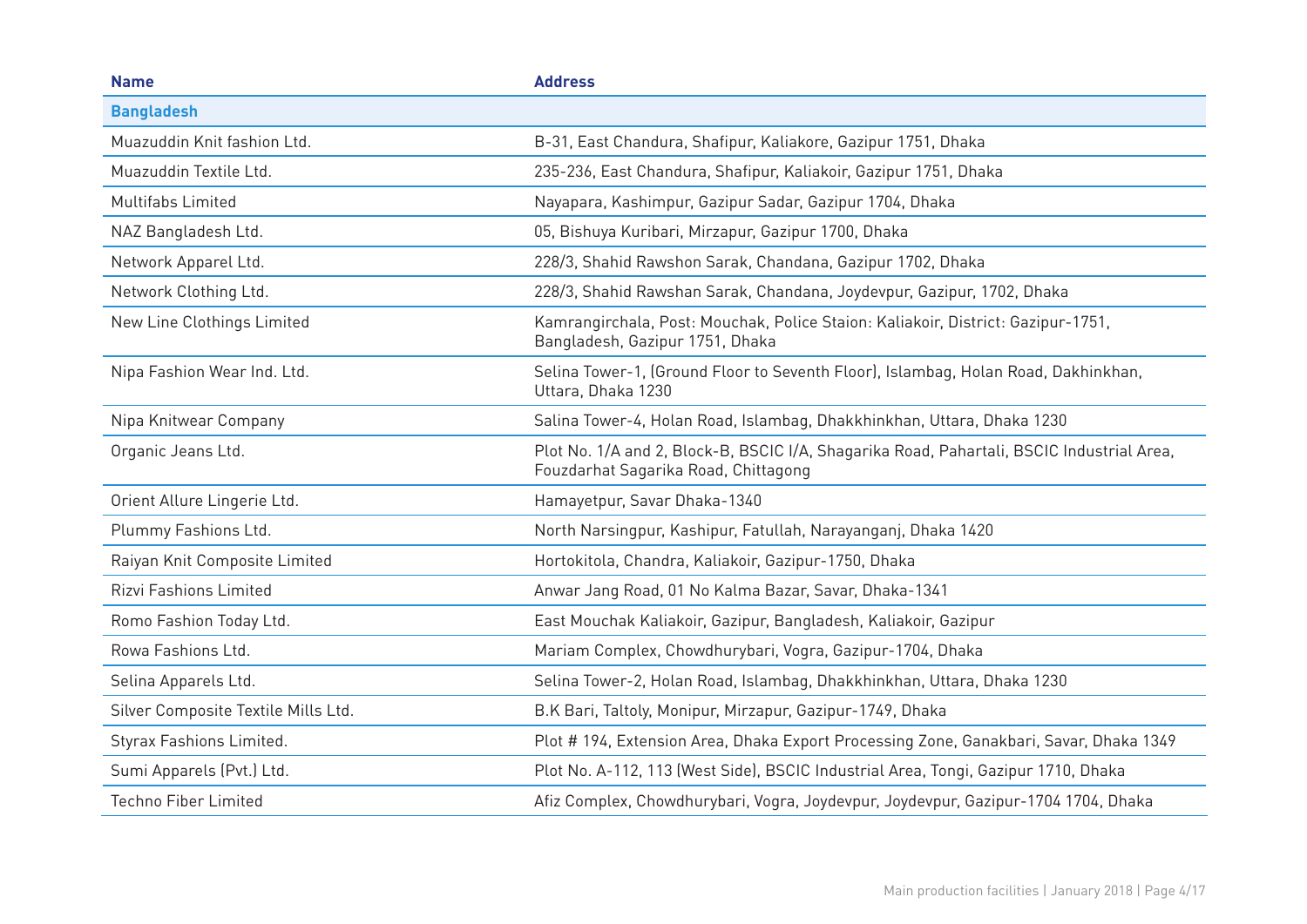| <b>Name</b>                                    | <b>Address</b>                                                                                                                                          |
|------------------------------------------------|---------------------------------------------------------------------------------------------------------------------------------------------------------|
| <b>Bangladesh</b>                              |                                                                                                                                                         |
| The Delta Composite Knitting Ind. Ltd.         | Zarun South, Kashimpur, Gazipur-1700                                                                                                                    |
| Tillottama Fashions Ltd.                       | Ward No. 05, Holding No-A: 21 & A: 21/A, Hortokitola, Chandra, Kalialoir,<br>Gazipur 1750, Dhaka                                                        |
| Turag Garments Hosiery Mills Ltd.              | South Panishail, Zirani Bazar Kashimpur, Joydebpur, Gazipur, Dhaka 1349                                                                                 |
| Unique Designers Ltd.                          | Kalemesher, K.B. Bazar, National University, Gazipur 1704, Dhaka                                                                                        |
| Vertex Innovative Apparels Ltd.                | Forkan Tower (3rd Floor), 360/A, Bitak Bazar Sagor, Chittagong 4219                                                                                     |
| Welldone Apparel Ltd.                          | Baraiderchala, Sreepur, Gazipur, 1740 Dhaka                                                                                                             |
|                                                |                                                                                                                                                         |
| <b>Bosnia and Herzegovina</b>                  |                                                                                                                                                         |
| Amika d.o.o.                                   | Zeljeznicka Br. 9, 74400 Derventa - Republika Srpska                                                                                                    |
|                                                |                                                                                                                                                         |
| <b>Bulgaria</b>                                |                                                                                                                                                         |
| New Age Bulgaria Ltd.                          | 86 Nikola Vapzarov Str., BG - 5300 Gabrovo                                                                                                              |
|                                                |                                                                                                                                                         |
| <b>Cambodia</b>                                |                                                                                                                                                         |
| Lucida (Cambodia) Enterprise Co., Ltd.         | National Road No. 3, Prey Pring Tbong, Phnom Penh                                                                                                       |
|                                                |                                                                                                                                                         |
| <b>China</b>                                   |                                                                                                                                                         |
| Anhui Farview Garments Manufacturing Co., Ltd. | Sanshan Economic Development Zone, Wuhu, Anhui, China, Wuhu 241206, Anhui                                                                               |
| Anhui H&W Garments & Knitting Co., Ltd.        | Tangji Street, Tangji Town, Huaiyuan County, Bengbu, Anhui                                                                                              |
| Anhui Runtex Fashion Co., Ltd.                 | Jincheng (West) Road, Langxi Economic and Industry District, Langxi County, Langxi Econo-<br>mic and Industry District, Langxi County, Xuancheng, Anhui |
| Anhui Zonghua Knit-Dress Co., Ltd.             | No. 168, Guojin Ave., Guohe Town, Lujiang County, Hefei 231522, Anhui                                                                                   |
| Angiu Xinxiuyuan Embroidery Co., Ltd.          | Gejiapengwang Village, Jingzhi Town, Anqiu, Shandong                                                                                                    |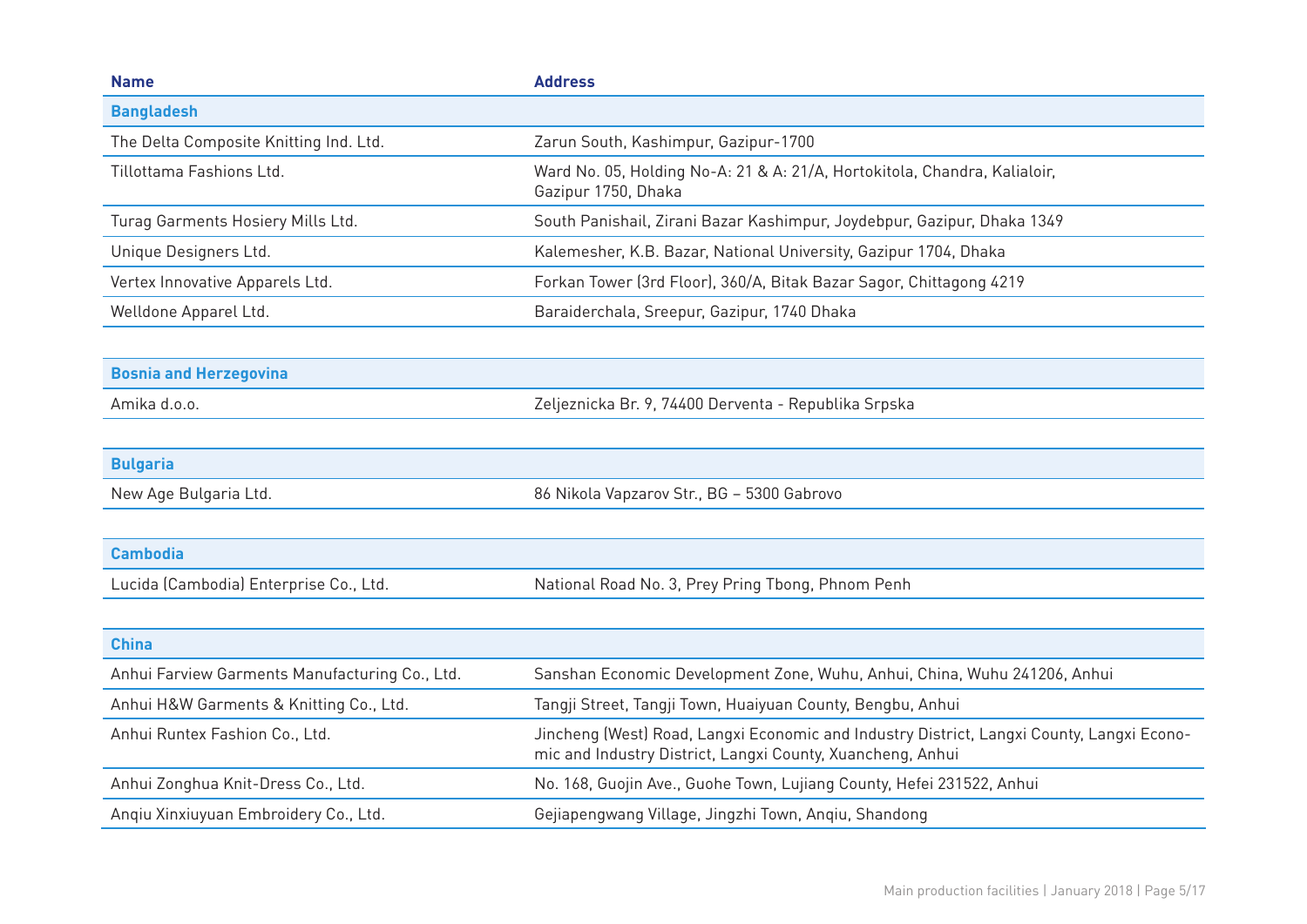| <b>Name</b>                                             | <b>Address</b>                                                                                                                                       |
|---------------------------------------------------------|------------------------------------------------------------------------------------------------------------------------------------------------------|
| <b>China</b>                                            |                                                                                                                                                      |
| Changshu Xiahong Textile Co., Ltd.                      | Building 1, No. 106 Nanyuan Road, Zhenmen-Tonggang Industrial Park, Meili Town,<br>Changshu, Jiangsu                                                 |
| Changtai Garment Knitting Co., Ltd.                     | No. 9 of Shifeng Donghai New Avenue, Shen Hu Town, Jinjiang 362246                                                                                   |
| Dandong Wanrong Garment Co., Ltd.                       | No. 197, Huancheng Street, Donggang City, Dandong, Liaoning                                                                                          |
| Dezhou shi Ao zhen knitting Factory                     | No. 88, Fusheng Road, Tiangu Industrial ParkDecheng, Dezhou, Shandong                                                                                |
| Dongguan Ever Sound Brassieres Mfg. Ltd.                | No. 33, Daohong Road, Beiya Area, Tunchong Village, Hongmei Town, Dongguan 523160,<br>Guangdong                                                      |
| Foshan Nanhai Aiyasi Underwear Co., Ltd.                | 2 of 1st Floor, No.1 Street of Xinhua, Yanbu Town, Nanhai District, No.2, Shachong Village,<br>Yanbu Town, Nanhai District, Foshan 528247, Guangdong |
| Fu Jian An Wei Shoes Co., Ltd.                          | East of Yingbin Road, Chengnan Industrial Areas, Huian County, Fujian                                                                                |
| Fu Zhou Tianxin Leather Craft Products Co., Ltd.        | No.18, Liangan Road, Shanggan Town, Minhou County, Fuzhou 350100, Fujian                                                                             |
| Fujian Changle Lufeng Footwear Co., Ltd.                | Yantai Road, Jiangtian Town, Changle, Fuzhou, Fujian                                                                                                 |
| Fujian Di Meng Shoes Co., Ltd.                          | Xiafu Village, Chidian Town, Fujian, 362200 Jinjiang                                                                                                 |
| Fujian Nan'An Maidi Shoes Co., Ltd.                     | Xuefeng Development Zone, Kangmei Town, Fujian, 362000 Nan'an City                                                                                   |
| FuJian PuFeng Shoes Co., Ltd.                           | Suanling village, Xincuo Town (across Tian Sheng Lin Yi), Fujian, 353011 Fuzhou                                                                      |
| Fuzhou Holdtrend Footwear Co., Ltd.                     | No. 38, Houyu Road, Fuxing Investment Zone, Jinan District, Fuzhou 350011, Fujian                                                                    |
| Fuzhou Yongnan Industrial Co., Ltd.                     | Xiekeng Industrial Zone, Chengmen Town, Cangshan District, Fujian, 350018 Fuzhou                                                                     |
| Hangzhou Royal Textile Co., Ltd.                        | No. 66, Tiyu Road, Qiantan Town, Jiande, Hangzhou 311602, Zhejiang                                                                                   |
| Hangzhou Zhongji Hometextiles Co., Ltd.                 | Beigan industrial Zone, Xinyi Village, Xiaoshan, Hangzhou 311202, Zhejiang                                                                           |
| Hangzhou Zhongyi Textile Fashion Co., Ltd.              | No. 458, Hengfu Road, Hengcun Town, Tonglu, Zhejiang                                                                                                 |
| Hebei Yulong Shoes Co., Ltd.                            | Bailong Village, Chengguan Town, Rongcheng County, Baoding, Hebei                                                                                    |
| HeBei ZhongYing Garment Factory                         | Team one Dalu Village Town, Ningjin County, Xingtai                                                                                                  |
| Henan Sumec Garment Technology Development Co.,<br>Ltd. | Industry Cluster District, Yongcheng, Henan                                                                                                          |
| Huzhou Rongxiang Investment Co., Ltd.                   | No. 2998, Erhuan North Road, Huzhou 313000, Zhejiang                                                                                                 |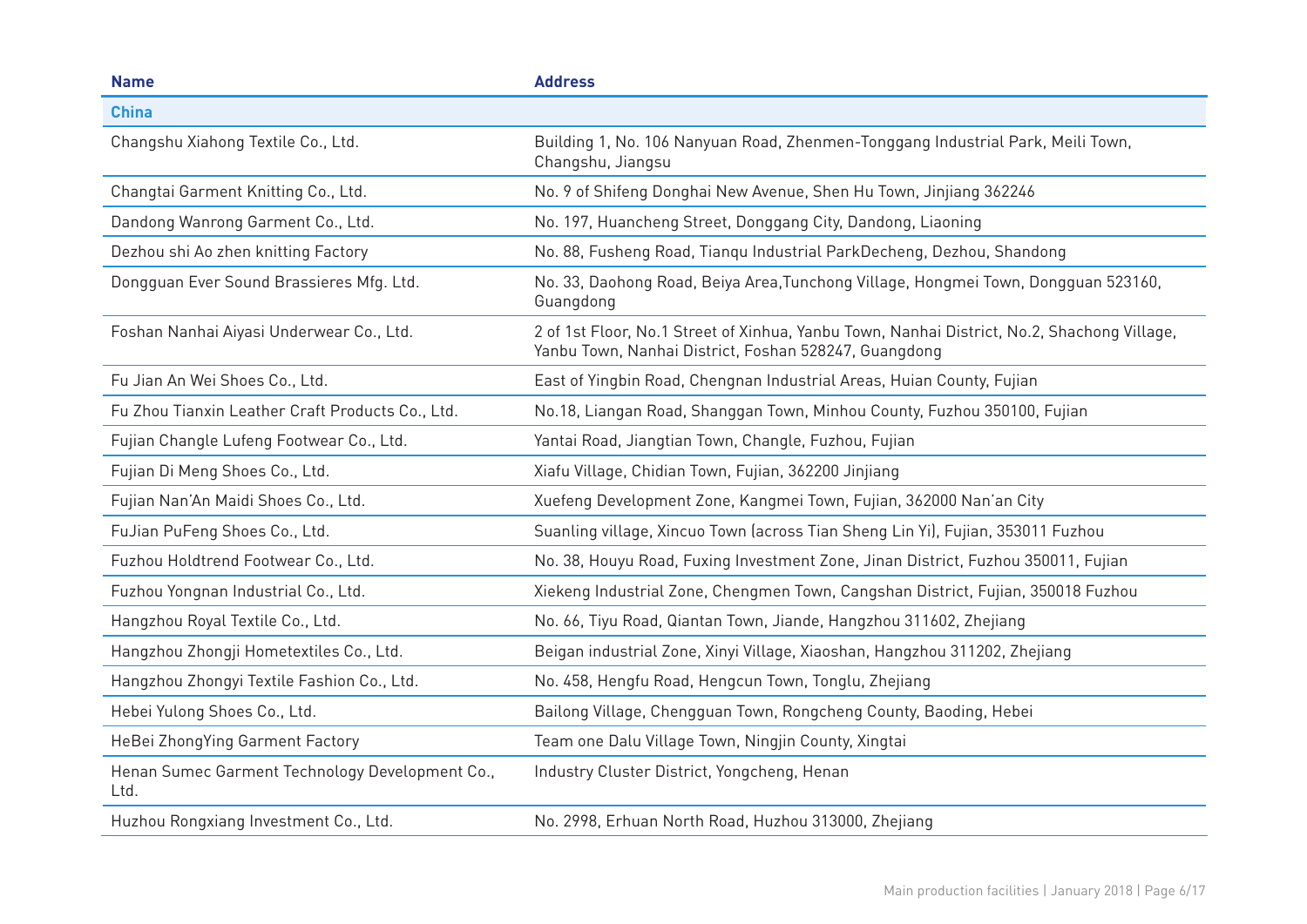| <b>Name</b>                                          | <b>Address</b>                                                                             |
|------------------------------------------------------|--------------------------------------------------------------------------------------------|
| <b>China</b>                                         |                                                                                            |
| Huzhou Universal Glove Co., Ltd.                     | (Wushan Village) North to the balidian bridge, Balidian Town, Huzhou 313028, Zhejiang      |
| Jackson Carpet Qingdao Co., Ltd.                     | 116 Laoshan Road 1, Jimo Qingdao, Shandong                                                 |
| Jiande Junyue Home Textiles Co., Ltd.                | ShouChang town development zone, Jiande, Hangzhou, Zhejiang                                |
| Jiangsu Himalaya Natural Fiber Products Co., Ltd.    | No. 15, Fuzhun Road, Economic Development Zone, Huai'an, Jiangsu                           |
| Jiangsu Runya Garment Co., Ltd.                      | No. 98, Qinyou Road, Gaoyou, Yangzhou, Yangzhou 225600, Jiangsu                            |
| Jiangyin Mingliu Knitting Co., Ltd.                  | No. 1, Mingliu Road, Wenlin, Zhutang Town, Jiangyin City, Jiangsu                          |
| Jiangyin Qingtong Garment Co., Ltd.                  | No. 38, Zhuhuang Road, Zhutang Town, 214415, Jiangyin 214415, Jiangsu                      |
| Jiashan Qijia Knitting Dress Co., Ltd.               | No. 105, Tiyu Bei Road, Weitang Street, Jiashan, Jiaxing 314100, Zhejiang                  |
| Jin Jiang Xinya Sports Goods Co., Ltd.               | Xinya Group Production Logistics Base, Wuli Industrial District, Jinjiang                  |
| Jinan Yajie Carpet Co., Ltd.                         | Jiazhuang Town, Shanghe County, Jinan City, Shandong Province, Jinan                       |
| Jinhua Jieling Housewares Co., Ltd.                  | No. 1858, Jingang East Road, Jindong Economic Development Zone, Jinhua                     |
| Jinjiang Dali Garments & Weaving Co., Ltd.           | Donghaian Development Area, Shenhu Town, Jinjiang 362246, Fujian                           |
| Jinjiang Haojie Garment & Weaving Co., Ltd.          | Dongshan Village, Shenhu Town, Jinjiang, Fujian                                            |
| Jurong Dofine Textile Co., Ltd.                      | East of Xingxiang Town, Jurong, Jiangsu                                                    |
| Lanxi Meina Home Textiles Co., Ltd.                  | Lanxi Chixi Street, Zheng Ma Che Village, Lanxi 321104, Zhejiang                           |
| Lianshui Xiaowei Gloves Co., Ltd.                    | No. 31-32, Nvzhen Road, Industrial Assembly zone, Liancheng Town, Lianshui 223400          |
| Nanjing Sumec Trust Garment Co., Ltd.                | No. 689, Renmin Road, Ma'an Street, Liuhe District, Nanjing 211599, Jiangsu                |
| Nantong Cengyi Industrial Glove Co., Ltd.            | 13 Group, Xinxu Village, Motou Town, Rugao City, Nantong 226500, Jiangsu                   |
| Nantong Huaqin Textile Decoration Co., Ltd.          | No. 18, Zilang Road, Nantong, Jiangsu                                                      |
| Nantong xsy safety products Co., Ltd.                | Dong'an Industrial Zone, Binhai Park, Nantong, Jiangsu                                     |
| Nanyang Xinao Knitwear Co., Ltd.                     | Industrial Area, Zhenping County, Nanyang City 474250, Henan                               |
| Ningbo Baiyun Hometextile Commodity Co., Ltd.        | Chenjia'ao Village, Xiaowang Temple Street, Fenghua District, Ningbo City 315000, Zhejiang |
| Ningbo Veken Elite Group Co., Ltd. Bed Sheet Company | No. 27, Weiwu Road, Xiaogang Street, Beilun District, Ningbo, Zhejiang                     |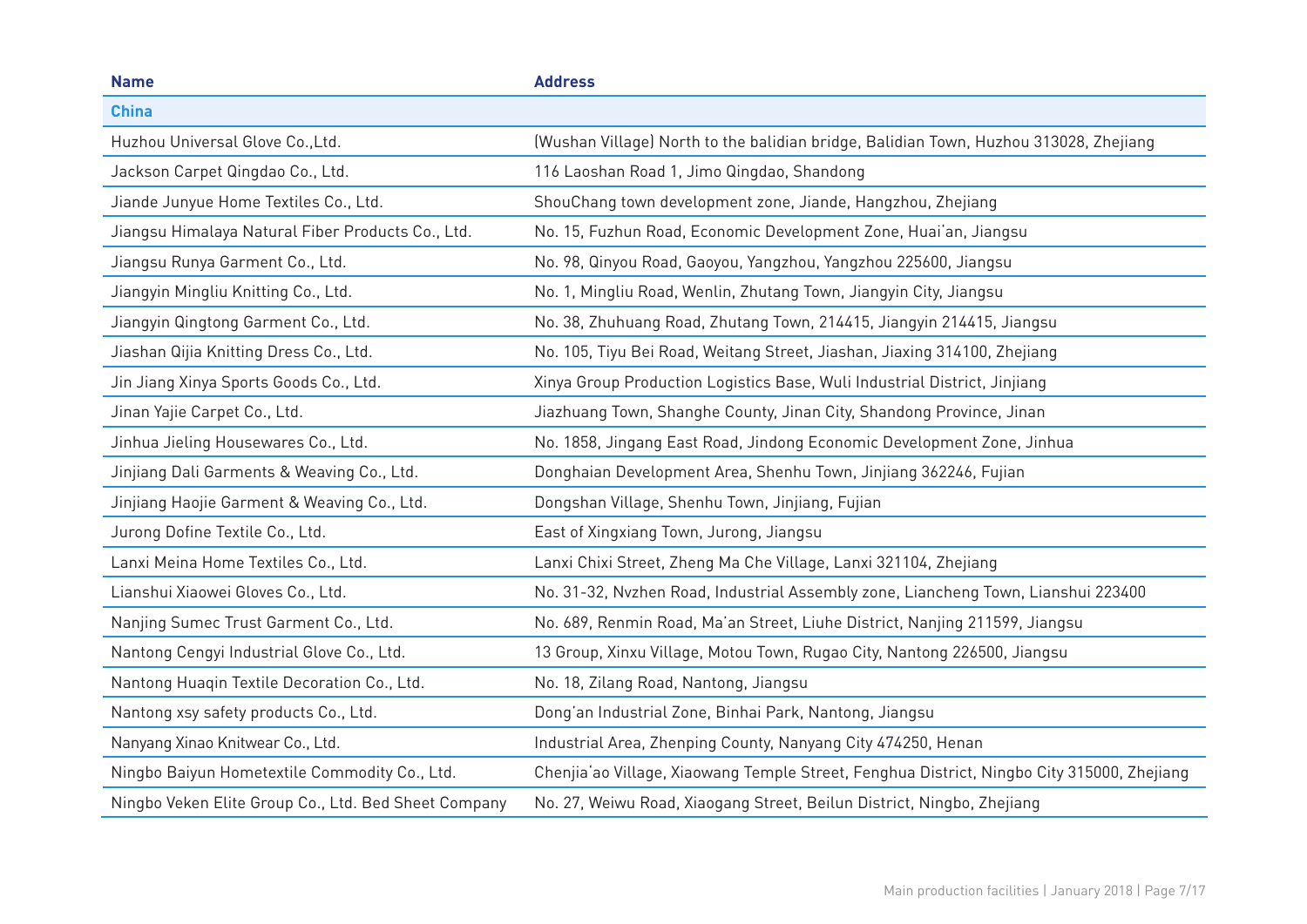| <b>Name</b>                                                 | <b>Address</b>                                                                                                                                                                                         |
|-------------------------------------------------------------|--------------------------------------------------------------------------------------------------------------------------------------------------------------------------------------------------------|
| <b>China</b>                                                |                                                                                                                                                                                                        |
| Ningbo Xincheng Shoes Line Co., Ltd.                        | No. 103, Lushan Road, Qiantong Town, Ninghai, Zhejiang, 315636 Ningbo                                                                                                                                  |
| Ningbo Yinzhou Anlan Garment Co., Ltd.                      | No. 2, Jintong Road, Xincheng Village, Wuxiang Town, Yinzhou District, Ningbo City, Zhejiang<br>Province                                                                                               |
| Putian Baishun Footwear Co., Ltd.                           | Zhulin Road, Hualin Industrial Area, Chengxiang District, Putian, Fujian                                                                                                                               |
| Putian City Hanjiang District Zhangsheng Shoes Co.,<br>Ltd. | Xinfeng Village, Wutang Town, Hanjiang area, Fujian, 351119 Putian                                                                                                                                     |
| Putian Dajin Footwear Co., Ltd.                             | North Side of Lihan Avenue, Qinhou Village, Wutang Township, Hanjiang District, Fujian,<br>351100 Putian                                                                                               |
| Putian Hengtong Industrial Co., Ltd.                        | Hanbei Road, Xinhan Industrial Concentrating Zone, Hanjiang District, Putian, Fujian                                                                                                                   |
| Putian Licheng Xinyang Footwear Co., Ltd.                   | No. 195, Donghai 1st road, Bincheng district, Binzhou city, Shandong province, Nil,<br>BinzMeishanxi Road, Industrial Zone, Shuinan Village, HuangShi Town, Licheng District,<br>Fujian, 351131 Putian |
| Putian Shuangda Sporting Goods Co.                          | Huangshi Industrial Zone, Licheng District, Fujian, 351131 Putian                                                                                                                                      |
| Putian Shuangdi Shoes Company                               | Liyuan Industrial Park, Licheng District, Fujian, 351131 Putian                                                                                                                                        |
| Puyang Blackant Fashion Co., Ltd.                           | Industry cluster district, Fan county, Puyang city, Henan province                                                                                                                                     |
| Qingdao Belle Maille Knitting Garments Co., Ltd.            | No. 1 of Baolulai Road, Liuting Industrial Park, Chengyang District, Qingdao 266108,<br>Shandong                                                                                                       |
| Qingdao Hicorp Group Linyi Flash-Man Shoes CO., Ltd.        | Meishan Road, Junan Economic Development Zone, Linyi 27600, Shandong                                                                                                                                   |
| Qingdao Kingtex Co., Ltd.                                   | Qingda Road 2, Qingda Industrial Park, Jihongtan Sub-district, Chengyang District, Qingdao,<br>Shandong                                                                                                |
| Qingxian Yongxing Clothing Co., Ltd.                        | No. 186, Xinhua West Road, Qingzhou Town, Qing County, Cangzhou 062650, Hebei                                                                                                                          |
| Quanzhou Hongfeng Shoes & Garments Co., Ltd.                | Ding Xing Industrial Park, Yand Dai Village, Chen Dai Town, Jinjiang, Fujian                                                                                                                           |
| Ruian Ouwang Shoes Co., Ltd.                                | Fanrong Village, Yunzhou, Feiyun Street                                                                                                                                                                |
| Ruian Yuanjiu Shoes Co., Ltd.                               | Fanrong Village, Yunzhou Street, Feiyun Town, Ruian, Zhejiang                                                                                                                                          |
| Shandong Binzhou Ruiheng Hometextile Co., Ltd.              | No. 195, Donghai 1st road, Bincheng district, Binzhou city, Shandong province, Nil, Binzhou<br>256600, Shandong                                                                                        |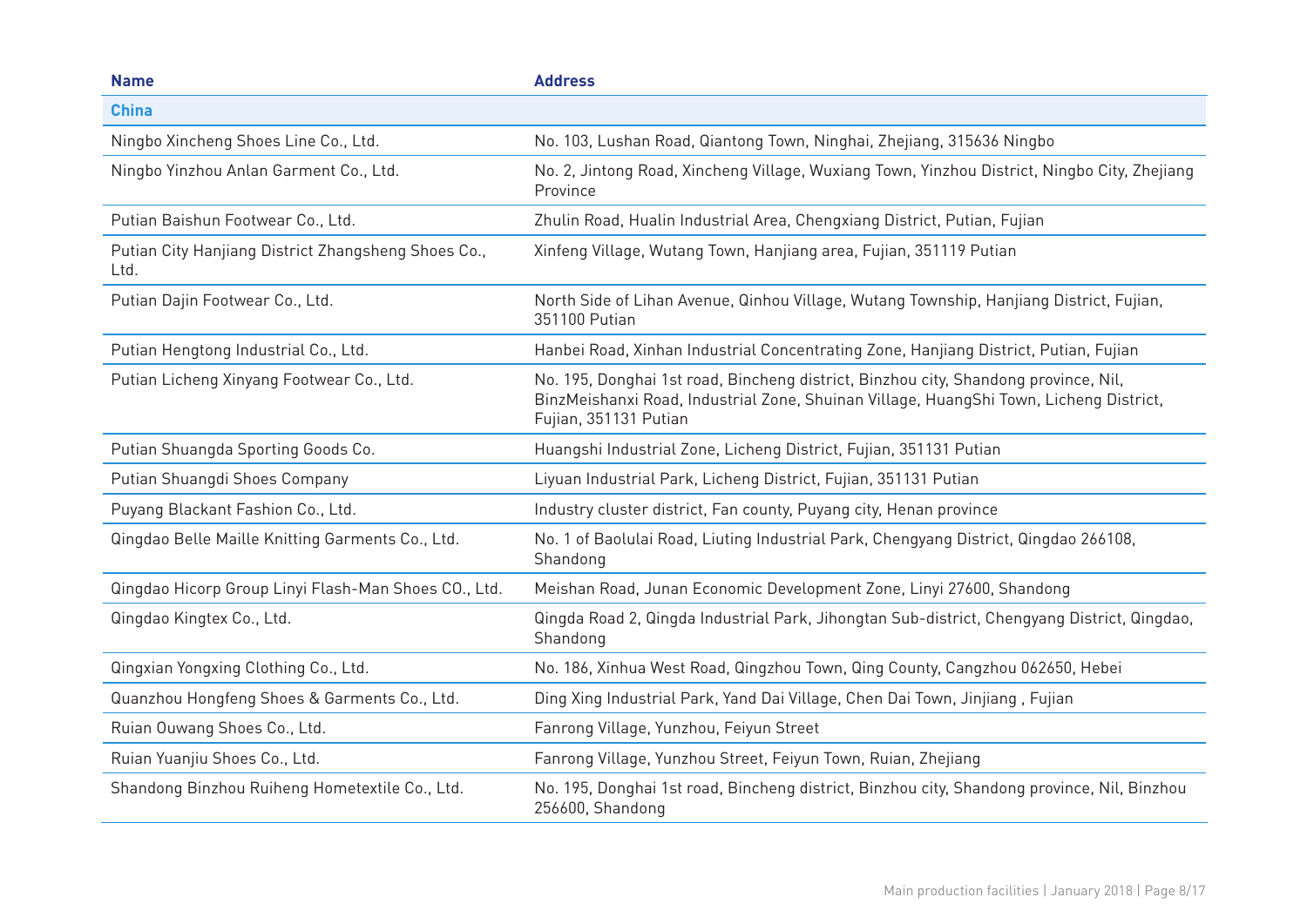| <b>Name</b>                                    | <b>Address</b>                                                                                                 |
|------------------------------------------------|----------------------------------------------------------------------------------------------------------------|
| <b>China</b>                                   |                                                                                                                |
| Shanghai Fairy Garment Manufacturing Co., Ltd. | No. 29, Guijing Road, Xinta Industrial Park, Fengjing Town, Jinshan District, Shanghai<br>201502, Shanghai Shi |
| Shangyu Runxin Silk Garment Co., Ltd.          | No. 1, Lianleng Road, Baiguan Industry Zone, Shangyu Distrit, Shaoxing 312300, Zhejiang                        |
| Shaoxing Evergreen Knitting Co., Ltd.          | No. 1, Minghu Road, Yuecheng District, Shaoxing 312000, Zhejiang                                               |
| Shaoxing Grien Textile Co., Ltd.               | No. 171, Shuguang Road, Kegiao District, Shaoxing, Zhejiang                                                    |
| Shaoxing Zhaokai Textile Co., Ltd              | Building 1, Jingbian Industrial City, Kegiao District, Yangxungiao Town, Shaoxing, Zhejiang                    |
| Shuyang Dingfeng Footwear Co., Ltd.            | ZhangJi Industrial Zone, Shuyang County, Jiangsu, 223600 Sugian                                                |
| Sunvim Group Co., Ltd. Hometextile Company 2   | No. 1, Furi Street, Gaomi City, Weifang City, Shandong Province, Weifang 261500, Shandong                      |
| Suzhou Hesen Craft Co., Ltd.                   | Industrial Zone of Jielu Village, Puzhuang He'an Road, Linhu Town, Wuzhong District,<br>Suzhou 215105, Jiangsu |
| Suzhou Hesheng Textile Co., Ltd.               | No. 882, Liandong Road, Linhu Town, Wuzhong District, Suzhou 215106, Jiangsu                                   |
| Suzhou New Best Textile Co., Ltd.              | Building 4, No. 138, Huangshan Road, Southeast Economic Development Zone, Changshu<br>City, Suzhou, Jiangsu    |
| Taizhou Hualilai Shoes Co., Ltd.               | Lougi Industrial Area, Wengiao Town, Wenling, Taizhou City, Zhejiang Province                                  |
| Taizhou Zhengbiao Shoes Co., Ltd.              | No. 441, Zechu Road, Zeguo Town, Zhejiang                                                                      |
| <b>Tonglu Gloves Factory</b>                   | Fangbu, Hengcun Town, Tonglu 311502, Zhejiang                                                                  |
| Tonglu Shenjia Factory                         | No. 117, East Baiyunyuan Rd, Economic Development Zone, Tonglu County, Hanzhou                                 |
| Weihai Rende Embroidery Co., Ltd.              | No. 309, National Road, Mishan Town, Wendeng City, Weihai 264200, Shandong                                     |
| Weihai Yinjie Group Co., Ltd.                  | No. 52, HaoShan Road, Technologic new Zone, ChuCun, Weihai 264210, Shandong                                    |
| Wenling Jiaer Jia Craft Co., Ltd.              | Ruoheng Branch, Magiao Community, Ruoheng Town, Wenling City, 318000 Wenling,<br>Zhejiang                      |
| Wenling Wuyuehua Shoes Factory                 | Inside Panlang Industrial Zone, Daxi Town, Wenling 317500, Zhejiang                                            |
| Wuhu Sunshine Shoes Co., Ltd.                  | No. 9 of Gang 2 Road, Economic and Technological Development, Wuhu, Anhui                                      |
| XingZi Amazon Textile Co., Ltd.                | Industrial Park, Xingzi Town, Jiujiang, Jiangxi                                                                |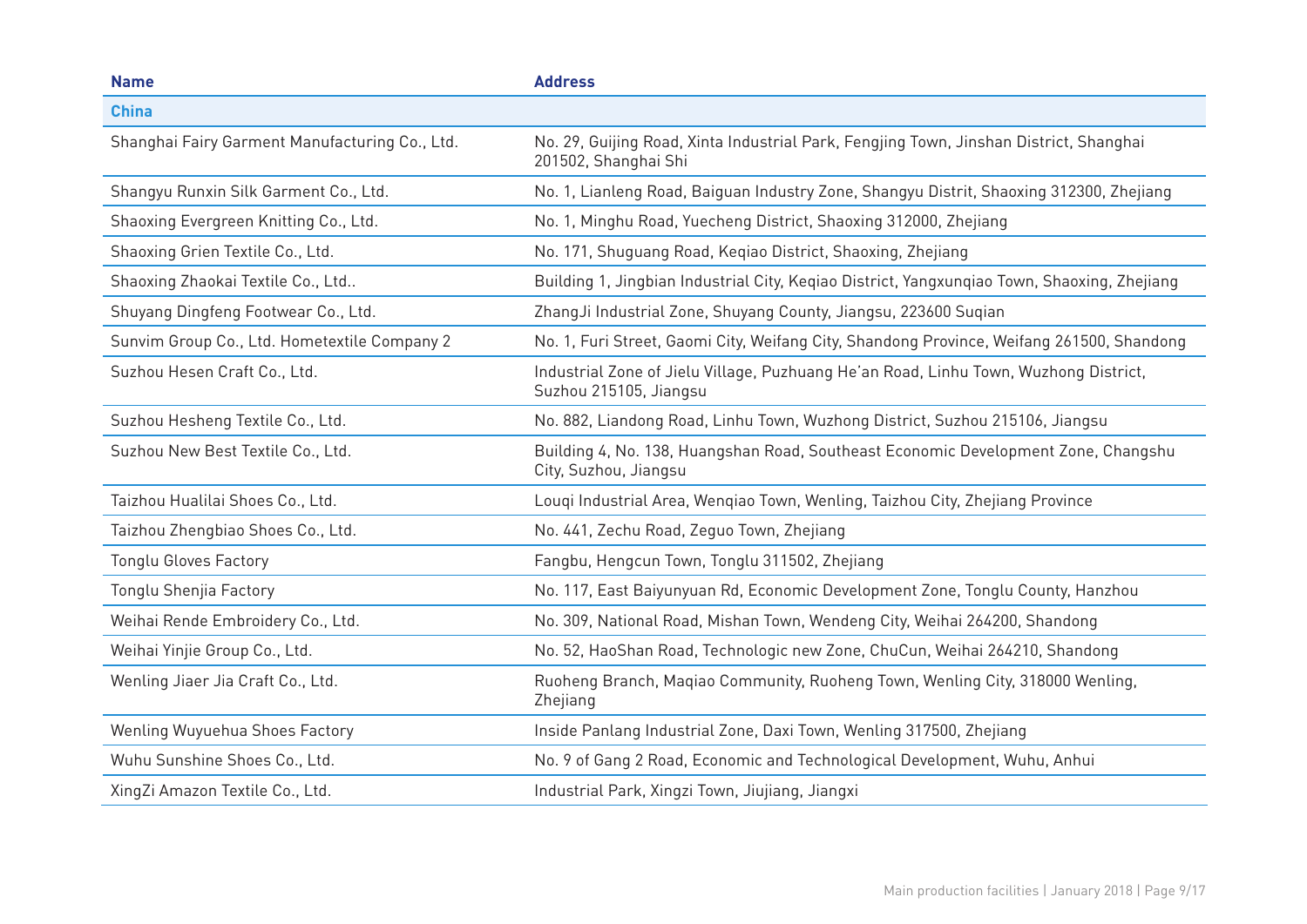| <b>Name</b>                                                 | <b>Address</b>                                                                           |
|-------------------------------------------------------------|------------------------------------------------------------------------------------------|
| <b>China</b>                                                |                                                                                          |
| Yangzhou Dacheng Footwear Co., Ltd.                         | Northwest Tianshan Industrial Zone, Songqiao town, Gaoyou City, Jiangsu, 225600 Yangzhou |
| Yiwu Mingheng Knitting Co., Ltd.                            | No. 18, Cheng Dian South Road, 322000 Yiwu, Zhejiang                                     |
| Yiwu Saier Knitting Co., Ltd.                               | No. 33, Suhua Street, Yibei Industrial Area, Yiwu 322000, Zhejiang                       |
| Yueyang Baoli Textiles Co., Ltd.                            | Shifu Industrial Park, Huarong County, Yueyang City, Hunan                               |
| Yuyao City Tiangong Pile Blanket Factory                    | No. 136, Taiping Bridge, Yuyao 315400, Zhejiang                                          |
| Yuyao Nanxiang Arts Clothing Co., Ltd.                      | Yangxiang Village, Tangjiazha, Ditang Street, Yuyao 315490, Zhejiang                     |
| Zaozhuang Pengxiang Fashion Co., Ltd.                       | Dongwangzhuang village, Xiwangzhuang town, Shizhong district, Zaozhuang, Shandong        |
| Zhangjiagang Xinxu Home Textile Co., Ltd.                   | Heqiao Village, Tangqiao Town, Zhangjiagang, Jiangsu                                     |
| Zhejiang Bangjie Digital Knitting Share Co., Ltd.           | South section, Suxi town, Yiwu City, Zhejiang Province, China, Yiwu 322009, Zhejiang     |
| Zhejiang Dagiao Shoes Co., Ltd.                             | Dongshan Industrial Zone, Rui'an, Zhejiang                                               |
| Zhejiang Huasong Hosiery Co., Ltd.                          | No. 123, Xin Street, Anhua Town, Zhuji City, Zhejiang Province, Zhuji 311821, Zhejiang   |
| Zhejiang Jiezhilang Fashion Co., Ltd.                       | No. 6, Lingyuan Street, Caozhai Town Industrial Zone, 321000 Jinhua, Zhejiang            |
| ZheJiang ShaXue Underwear Co., Ltd.                         | No. 100, Qian'an Road, Fotang Town Industrial Zone, Yiwu, Zhejiang                       |
| Zhejiang Tianrui Knitting Co., Ltd.                         | No. 365, Dongkang Rd, Changsonggang Industrial District, 322104 Dongyang, Zhejiang       |
| Zhejiang Xinqin Needles & Textiles Co., Ltd.                | No. 29, ZILAN ROAD, TAOZHU STREET, ZHUJI CITY, Zhuji 311800, Zhejiang                    |
| Zhejiang Yashilin Necktie Garment Co., Ltd.                 | East Economic Development Zone, Shengzhou 312400, Zhejiang                               |
| Zhejiang Yiheng Textile Technology Co., Ltd.                | Chuntang West Village, Caota Town, Zhuji, Zhejiang                                       |
| Zhejiang Zhenghong Footwear Co., Ltd.                       | A09, FuShi Yuan Zone, KunYang Town, Pingyang County, Wenzhou, Zhejiang                   |
| Zhejiang Zhuji Bohong Knitting Co., Ltd.                    | No. 18, Meigui Road, Taozhu Street, 311800 Zhuji, Zhejiang                               |
| Zhejiang Zhuji Guangyou Footwear Co., Ltd.                  | Zhishang Village Zhibu Town, Zhuji 311827, Zhejiang                                      |
| Zhejiang Zhuji Jiacheng Shoes Co., Ltd.                     | No. 2 village, Sandu Town, Taozhu Street, Shaoxing, Zhejiang, 311800 Zhuji               |
| Zhengzhou Mingyang Curtain Accessory Materials Co.,<br>Ltd. | No. 2, Xianfeng Road, Mazhai Industrial Zone, Zhengzhou                                  |
| Zhenjiang Jindeli Shoes Industry Co., Ltd.                  | Anfeng Industrial Area, Gaoqiao Town, Dantu District, Zhenjiang, Jiangsu                 |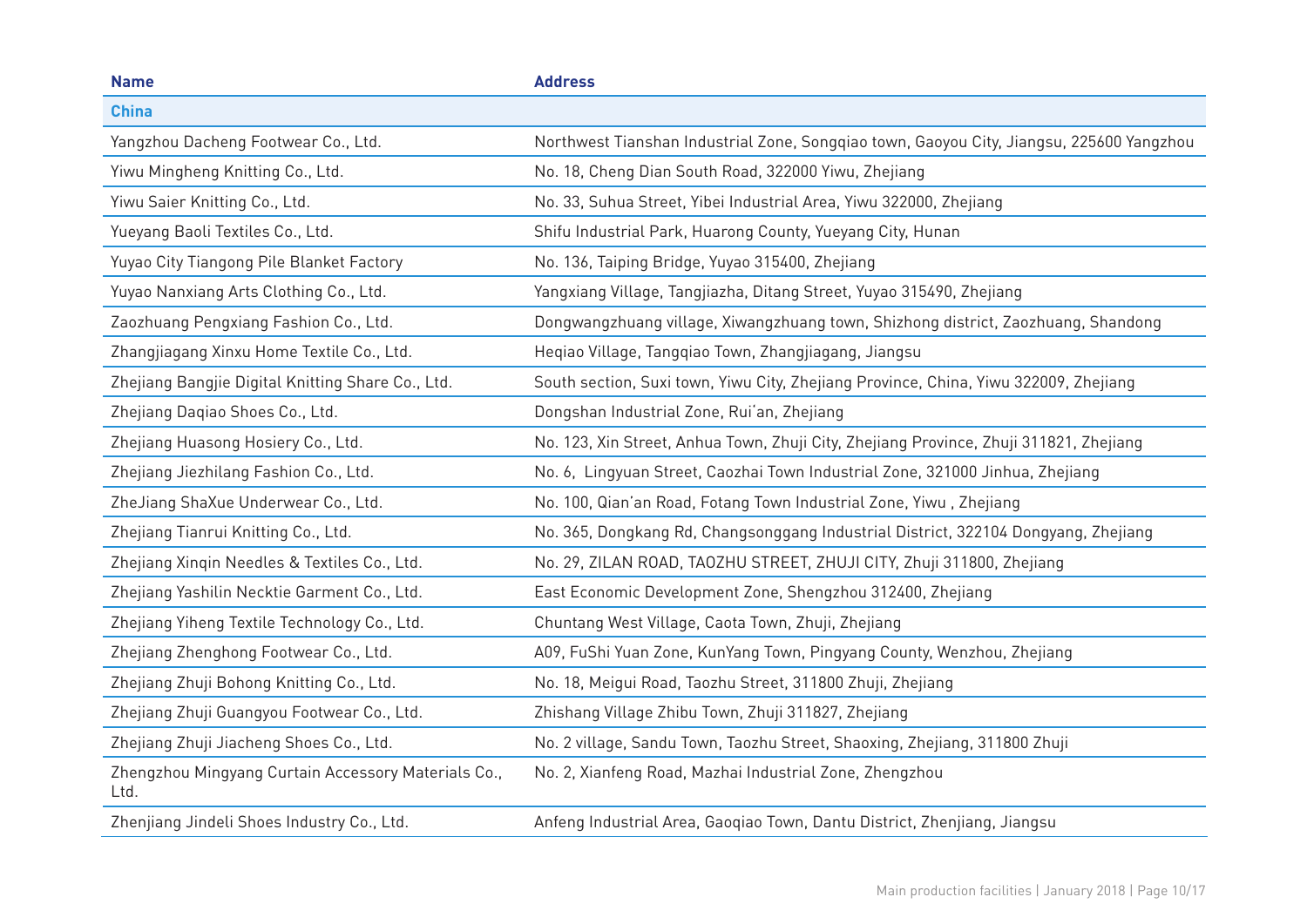| <b>Name</b>                                                 | <b>Address</b>                                                                                                        |
|-------------------------------------------------------------|-----------------------------------------------------------------------------------------------------------------------|
| <b>China</b>                                                |                                                                                                                       |
| Zhu Ma Dian Jin Hui Knit Garment Co., Ltd.                  | No. 7, Wutong Road, Zhumadian, Henan, China, Zhumadian                                                                |
| Zhuji Ruhai Knitting Co., Ltd.                              | No. 8, Ruhai Road, Sanhe Village, Anhua Town, Zhuji, Shaoxing, Zhejiang                                               |
| Zhuji Runstar Textile Co., Ltd.                             | No. 16, Rongma Road, Development Area of Chengxi, Zhuji 311800, Zhejiang                                              |
| Zhuji Yorun Socks Industry Co., Ltd.                        | No. 227, Longtan Road, Datang Town, 311801 Zhuji, Zhejiang                                                            |
| Zibo Sanhe Textile Co., Ltd.                                | Guanzhuang East, Taihe Road, Zhoucun District, Zibo 255300, Shandong                                                  |
| <b>Czech Republic</b>                                       |                                                                                                                       |
| W. Wülfing CZ s.r.o.                                        | ul. Liberecká 300, 46401 Detrichov                                                                                    |
| <b>Egypt</b>                                                |                                                                                                                       |
| Arab Novelties Weaving Terry Co.                            | Elrahbeen Industrial Zone, Front of Moubark Cool, El-Mahalla El Kubra, Al Gharbiyah                                   |
| <b>Oriental Weavers</b>                                     | 10th of Ramadan City, Industrial A1, El Sharkeya, 6th of October                                                      |
| The Eqyptian Company for Trade Industry                     | Canal Suez St. Moharam Bey, Manshia Guededah, Canal Suez St. Moharam Bey, Manshia<br>Guededah P.O.B 986, Iskandariyah |
| Zaafarania Garments Knitting S.A.E.                         | Ismail El Lithey st., from El Fayoum st., Dar El Salam, Cairo, Egypt, Al Qahirah,<br>Dar El Salam                     |
|                                                             |                                                                                                                       |
| <b>Germany</b>                                              |                                                                                                                       |
| Aranda Haven & Earth GmbH                                   | Bahnhofstr. 28, 95236 Stammbach                                                                                       |
| Bierbaum GmbH & Co. KG                                      | Gelsenkirchener Str. 11, 46325 Borken                                                                                 |
| Dyckhoff GmbH                                               | Hauenhorster Str. 131-143, 48431 Rheine                                                                               |
| fan frankenstolz Schlafkomfort H. Neumeyer gmbh &<br>co. KG | Sandweg 8, 96132 Schlüsselfeld (Ortsteil Aschbach)                                                                    |
| fan frankenstolz Schlafkomfort H. Neumeyer gmbh &<br>co. KG | Hangstr. 19-37, 04758 Oschatz                                                                                         |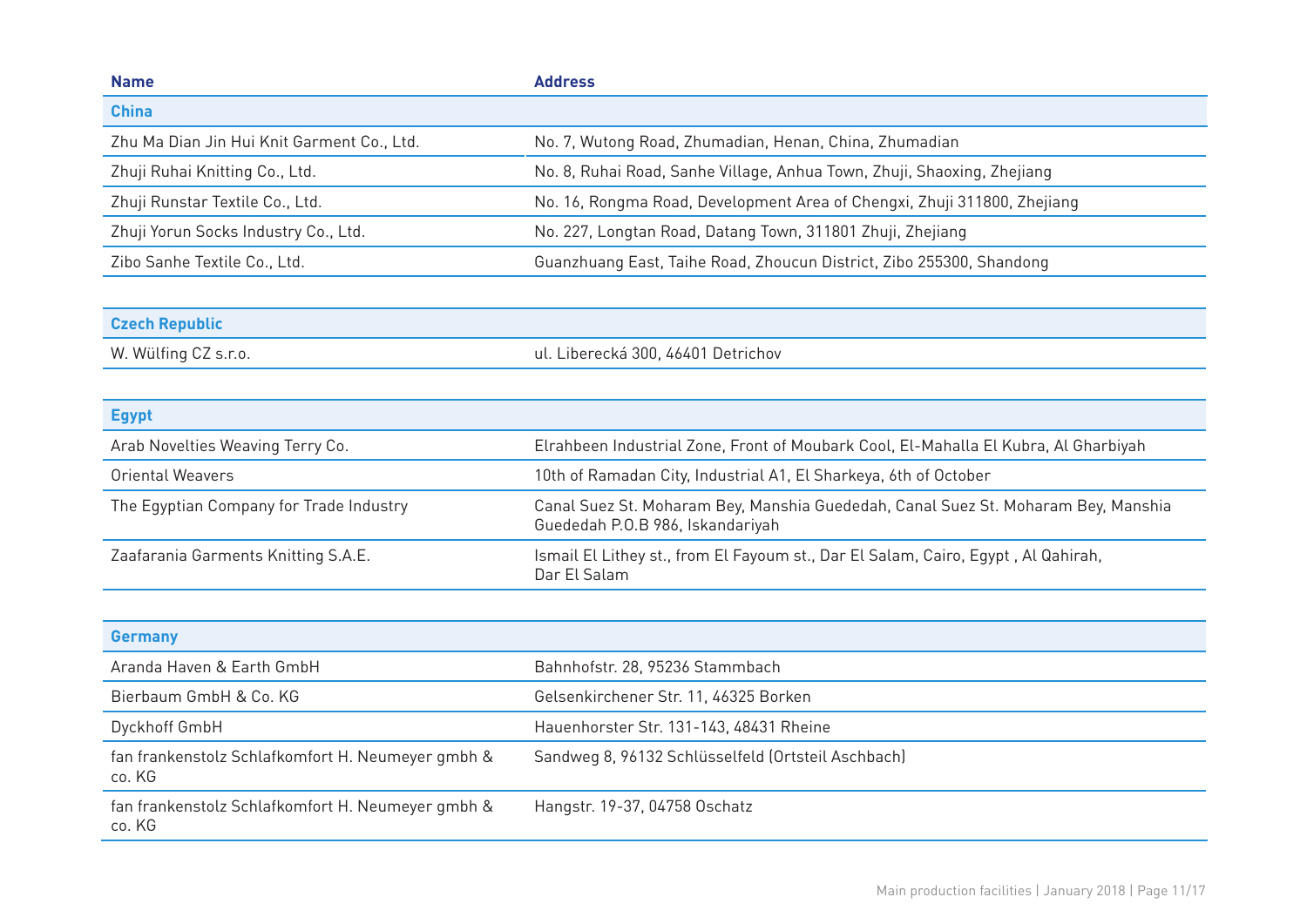| <b>Name</b>                                                 | <b>Address</b>                                                                                           |
|-------------------------------------------------------------|----------------------------------------------------------------------------------------------------------|
| <b>Germany</b>                                              |                                                                                                          |
| fan frankenstolz Schlafkomfort H. Neumeyer gmbh &<br>co. KG | Industriestr. 1-3, 63814 Mainaschaff                                                                     |
| friedola 1888 GmbH                                          | Topfmühle 1, 37276 Meinhard-Frieda                                                                       |
| Hermann Biederlack GmbH & Co. KG                            | Biederlackstr. 21, 48268 Greven                                                                          |
| Lück GmbH & Co. KG                                          | Vennweg 22, 46395 Bocholt                                                                                |
| Moser care and support wear                                 | Kreisstr. 1 + 7, 37318 Wahlhausen                                                                        |
| Richard Behr & Co. GmbH                                     | Boschstraße 16, 24568 Kaltenkirchen                                                                      |
| Wilh. Wülfing GmbH & Co. KG                                 | Weseler Landstraße 26, 46325 Borken                                                                      |
|                                                             |                                                                                                          |
| Greece                                                      |                                                                                                          |
| Bettina Textil Industrie AG                                 | Industrial Area Larissa, 411 10 Larissa                                                                  |
|                                                             |                                                                                                          |
| <b>Hungary</b>                                              |                                                                                                          |
| Speidel Hungaria KFT                                        | Pasztor U. 1/A, 9700 Szombathely                                                                         |
|                                                             |                                                                                                          |
| <b>India</b>                                                |                                                                                                          |
| Aarsh Overseas Unit 2                                       | Shed No. 2, Survey No. 133-134, Pirana Road, Opp. Nimesh Transport, Piplej,<br>Ahmadabad 382405, Gujarat |
| Crown International                                         | Behind Sector 29, Huda part II, Panipat 132103, Haryana                                                  |
| Ghcl Ltd.                                                   | 191/192, Mahala Falia, Village-Bhilad, - 396105, Valsad 396105, Gujarat                                  |
| Golden terry towel Pvt.Ltd.                                 | Plot No. 170, Sector-25, Part-II, Huda, Panipat 132103, Haryana                                          |
| Mallow International                                        | S.F.No. 535, Salem Bypass Road, Semmadai, 639006 Karur, Tamil Nadu                                       |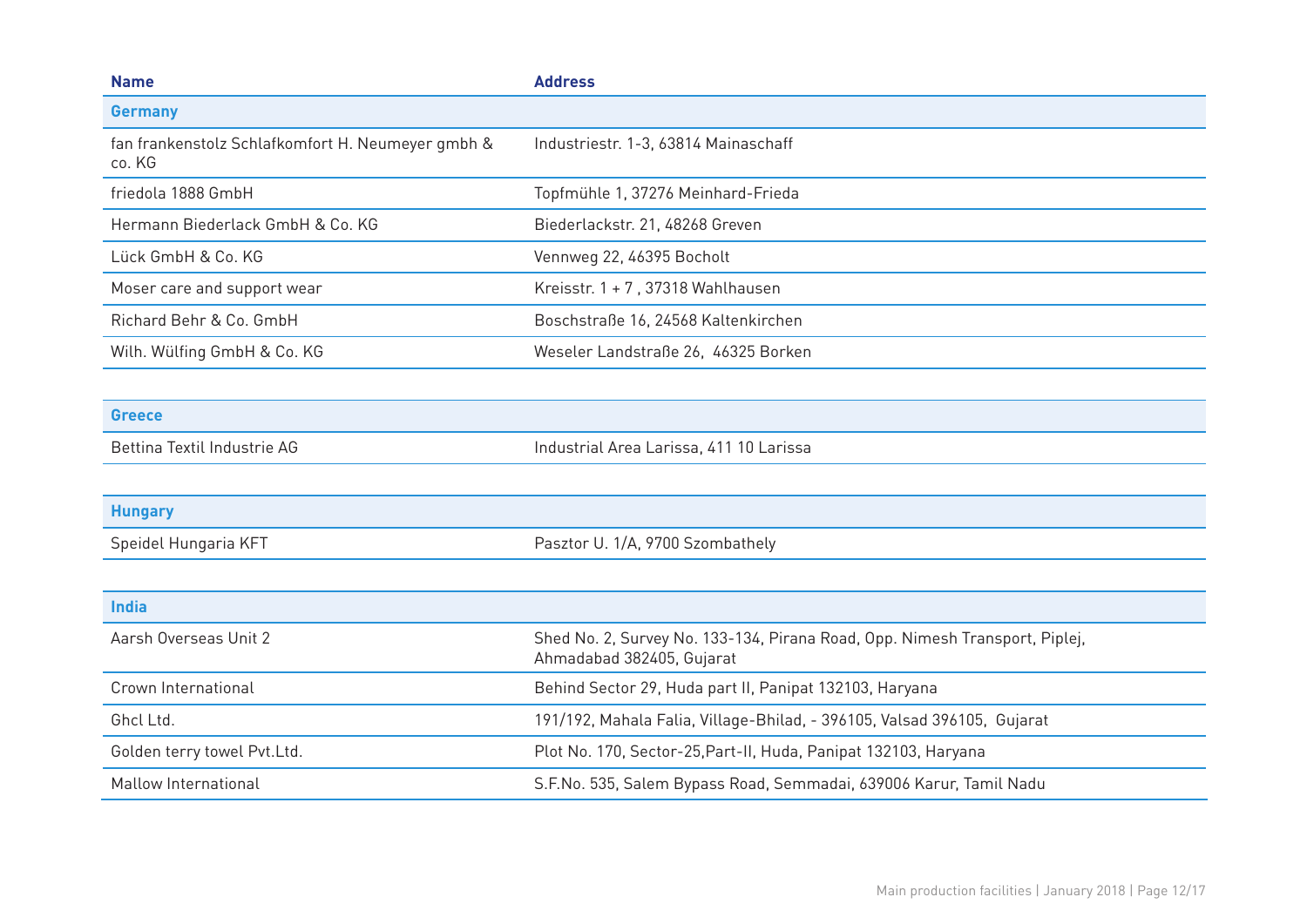| <b>Name</b>                                           | <b>Address</b>                                                                                                                         |
|-------------------------------------------------------|----------------------------------------------------------------------------------------------------------------------------------------|
| <b>India</b>                                          |                                                                                                                                        |
| <b>Metro Fabrics</b>                                  | 44 & 46, Fifty Feet Road, Ramakrishnapuram North, Karur 639001, Tamil Nadu                                                             |
| Prem Textiles International                           | 32, Ramakrishna Puram East., Karur, India, NA, Karur 639001, Tamil Nadu                                                                |
| Riviera Home Furnishings PVT LTD plot 235-237         | Plot 235-237, Sector 29, Part 2, Huda, Panipat 132103, Haryana                                                                         |
| Sailash Kumar & Sons (A unit of Girifab Fashions)     | A-50, Sector-83, Noida-201305, Uttar Pradesh                                                                                           |
| <b>Sarathy Exports Fabrics</b>                        | S.N.2147, 2148, 2149, New Bye Pass Road, LNS (Post), Karur 639002, Tamil Nadu                                                          |
| SEL Manufacturing Company Ltd. - Terry Towel Division | Village: Sekhan Majara Dist. S.B.S., Nagar 144517, Punjab                                                                              |
| <b>Trident Limited (Home Textiles Division)</b>       | Mansa Road, Village Dhaula, Tehsil Tapa, District Barnala, Barnala 148107, Punjab                                                      |
| Yellow Jerseys                                        | 78/2, Panickampalayam, Perundurai, Erode 638 052, Tamil Nadu                                                                           |
|                                                       |                                                                                                                                        |
| <b>Indonesia</b>                                      |                                                                                                                                        |
| PT Kahatex Socks and Garment Division                 | Jl. Cijerah Cigondewah Girang 16 RT.001 / RW. 032, Melong, Cimahi Selatan, Cimahi,<br>Jawa Barat, Indonesia., Cimahi 40534, Jawa Barat |
| PT Sumber Mitra Gasutri                               | Jl. Raya Karadenah Pomad Noo 38, Bogor West Java, 16913                                                                                |
|                                                       |                                                                                                                                        |
| <b>Italy</b>                                          |                                                                                                                                        |
| Calzificio FAP                                        | Via D.P. Mazzolari 9, 46040 Casaloldo                                                                                                  |
| Donato Martinelli & C.                                | Via Tonale 55 - 24026 - Leffe (Bq)                                                                                                     |
| Manifattura CBM                                       | Snc di Chiti Paolo & C., Via di Settola CP-27, 51031 Agliana                                                                           |
| SA. PA. S.r.l.                                        | Via Vecchia Madonna dello Sterpeto, 123 76121 Barletta                                                                                 |
|                                                       |                                                                                                                                        |
| <b>Macedonia</b>                                      |                                                                                                                                        |
| Nat Textile Doo                                       | Aleksandar Makedonski Str., PO 131, Prilep 7500, Prilep                                                                                |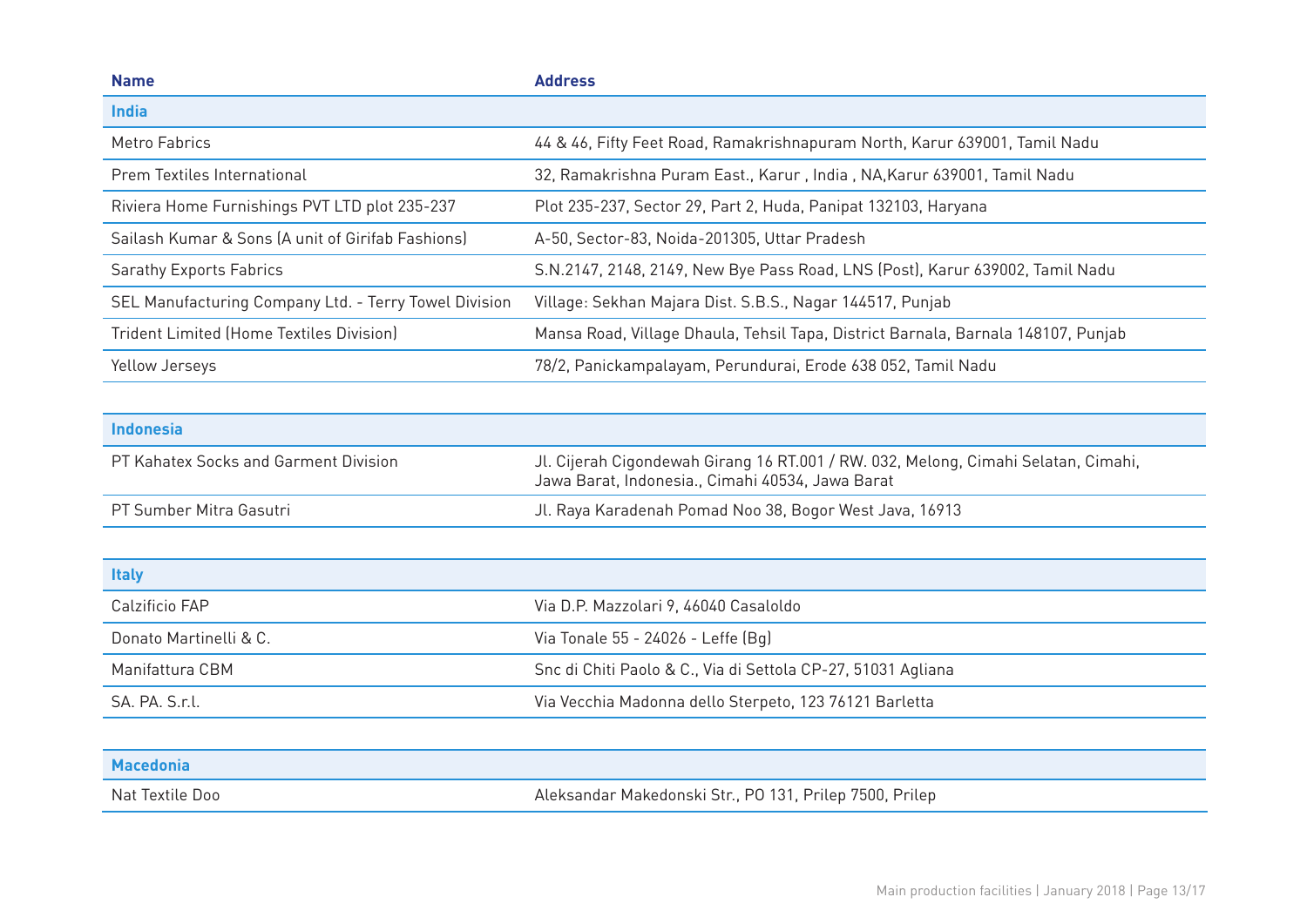| <b>Name</b>                                              | <b>Address</b>                                                                                                                                   |
|----------------------------------------------------------|--------------------------------------------------------------------------------------------------------------------------------------------------|
| <b>Myanmar</b>                                           |                                                                                                                                                  |
| Dishang Fashion (Myanmar) Company Limited                | Plot No. (95/96 Kha), Myay Taing Block No. 14, Mingyi Mahar Min Khaung Street,<br>Shwe Thanlwin Industrial Zone, Hlaing Tharyar Township, Yangon |
| Glowing & Win Investment Co. Ltd.                        | Plot No. 272, 273, 276, 277, Yangon Industrial Zone, North Okkalapa Township, Yangon                                                             |
| Great Glowing Investment Company Ltd.                    | Plot No. 340-341, Yangon Industrial Zone, Mingaladon Garden City, Mingaladon Township,<br>Mingaladon, Yangon                                     |
| Lian Cheng Company Limited                               | Plot No. 149, Hlaning Tharyar Industrial Zone, Hlaing Tharyar Township, Yangon                                                                   |
| Myanmar Haoyang International Garment Company<br>Limited | Plot No. 497, Myay Taing Quarter No. 25, Padauk Street, Shwe Lin Pan Industrial Zone,<br>Hlaing Tharyar Twonship, Yangon                         |
| Sinoproud (Myanmar) Garment Company Ltd.                 | Plot No. 5, Myay Taing Block No. Yalapa - 25, Hlaing Tharyar Township, Yangon                                                                    |
| Tianjin Fashion Origin Company Limited                   | No.509, Kyan Sittar Road, Shwe Lin Ban Industrial Zone, Hlaing Tharyar Township, Yangon                                                          |

| <b>Pakistan</b>                         |                                                                              |
|-----------------------------------------|------------------------------------------------------------------------------|
| Ali Murtaza Associates Pvt Ltd.         | 22 Km, Off Ferozepur Road, Rohi nala, Mauza Dola Khurd, Lahore, 54600 Punjab |
| Ayoob Textile Mills Ltd.                | A/16/A, S.I.T.E., Karachi 75560, Sindh                                       |
| M.K.Sons Private Limited                | 2 K.M, Jaranwala Road, Khurrianwala, Faisalabad, Faisalabad, Punjab          |
| Zephyr Textile Ltd. ZEPHYR TEXTILE LTD. | 63 Km, Multan Road, Jumber District, Kasur                                   |

| <b>Poland</b>              |                                    |
|----------------------------|------------------------------------|
| BARTEX ZPCHr.              | Asnyka, PL-68-100 Zagan            |
| Euro-Comfort Sp. z o.o.    | ul. Spóldzielcza 49, 64-100 Leszno |
| Bierbaum Polska Sp. z.o.o. | ul Stalowa 3, 85-453 Bydgoszcz     |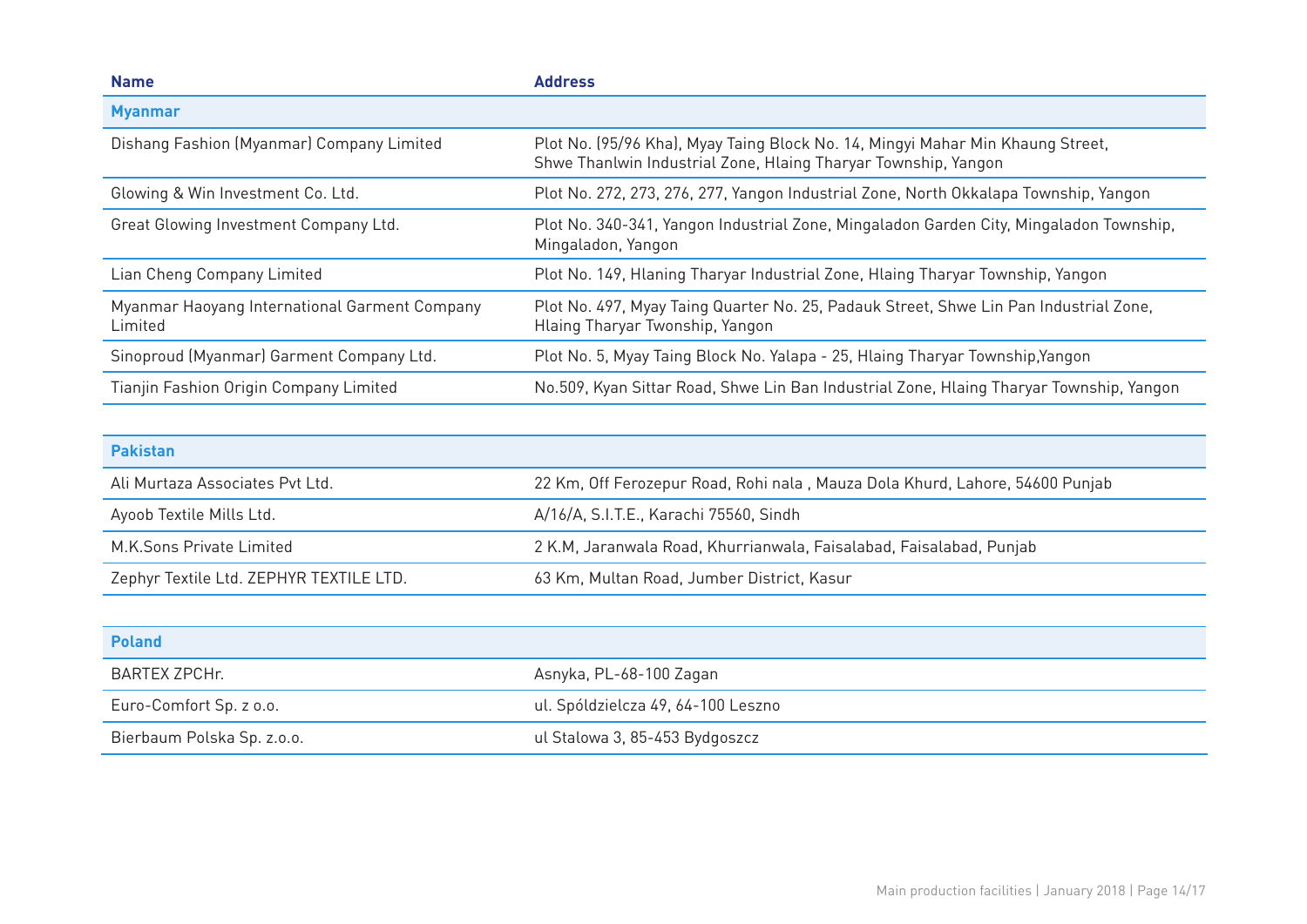| <b>Name</b>                        | <b>Address</b>                                 |
|------------------------------------|------------------------------------------------|
| <b>Poland</b>                      |                                                |
| BNP Polska Sp. zo.o.               | ul. Legnicka 56, PL-59-500 Zlotoryja           |
| Firma Gabi                         | Nasiedle ul. Szkolna 4A, 48130 Kietrz          |
| Jamartex                           | Zablocie 37, 24713 Markuszow                   |
| Kaps Sp. z o.o.                    | ul. Przemyslowa 40, 32-765 Rzezawa             |
| Kaslina                            | ul. Swietokrzyska 48, 47480 Pietrowice Wielkie |
| Lubatex sp. z.o.o.                 | ul. Mickiewicza 17, 58-420 Lubawka             |
| <b>MARTPOL Import Export</b>       | ul. Rolna 11, 67-300 Szprotawa                 |
| Sun Garden Polska Sp. z o.o. sp.k. | ul. Turecka 36 62-709 Malanów                  |
| Tibro JV                           | ul. Kosciuszki 24, 88430 Janowiec WLKP         |
|                                    |                                                |

| <b>Portugal</b>                           |                                                    |
|-------------------------------------------|----------------------------------------------------|
| Campos & Campos, LDA                      | Rua Vasco da Gama, nº 671, 4760-688 V.N. Famalicão |
| Faria da Costa - Peugas e Confeccoes, Lda | Rua do Crasto 5, 4750-767 Ucha, Barcelos Province  |
|                                           |                                                    |
| Romania                                   |                                                    |

| S.C. Intex S.A         | Str. George Cosbuc 230, 425200 Nasaud                  |
|------------------------|--------------------------------------------------------|
| Speidel Romania s.r.l. | Bdul Bucuresti Nr 16B, Focsani 620144, Judetul Vrancea |

| <b>Serbia</b>  |                                  |
|----------------|----------------------------------|
| 8. MART d.o.o. | Sencanski put 85, 24000 Subodica |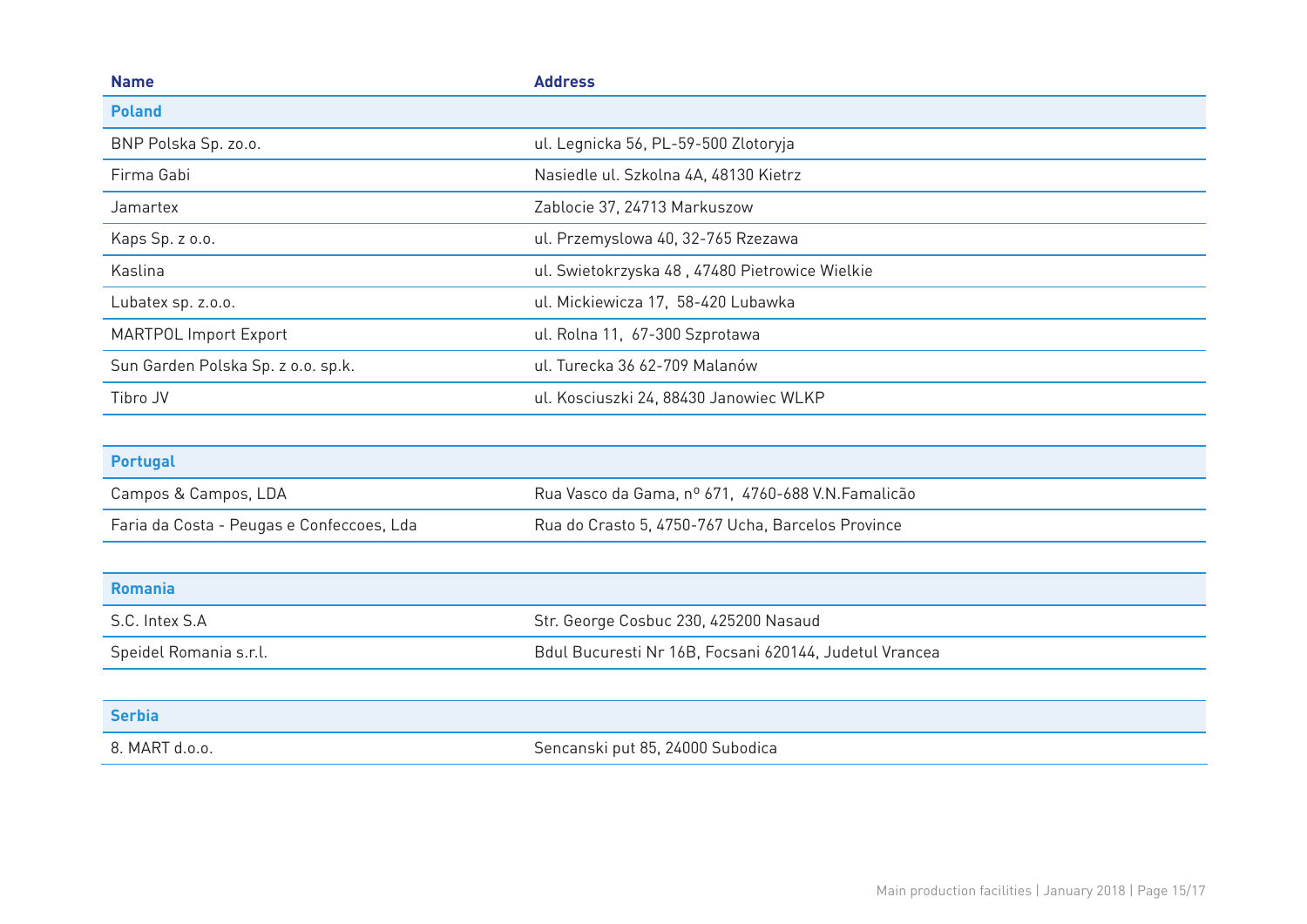| <b>Name</b>                                                   | <b>Address</b>                                                                                        |
|---------------------------------------------------------------|-------------------------------------------------------------------------------------------------------|
| <b>Turkey</b>                                                 |                                                                                                       |
| Anilsan Haylu San TIC A.S.                                    | Barakfakih Mh. San. Bol. 16. Cd. No. 8 Kestel, Bursa 16460 Bursa                                      |
| Burcu Tekstil San Ve Tic A.S. (Duzce Subesi)                  | Gumus Pinar Koyu Merkez Sk. No. 8 Koy Sokagi, Duzce 81100, Duezce                                     |
| Celik Corap San. Ve Tic. A.S.                                 | Terazidere Mah. Gunes Cad. No. 56, 34035 Bayrampasa, Istanbul                                         |
| Deka Tekstil Kuruyemis Ithalat Ihracat Sanayi Ticaret<br>A.S. | Hacieyuplu Mah. 3115 Sok. No. 12 Gumusler, Denizli 20020, Denizli                                     |
| Gelal Corap San Ve Tic A.S.                                   | Akcaburgaz Mah 117.SK No.2 Esenyurt - Istanbul, Istanbul 34500                                        |
| Hateks Hatay Tekstil Isletmeleri A.S.                         | Topbogazi Mevkii PK 65 Antakya / Hatay, Antakya 31040                                                 |
| Menderes Tekstil San. Ve Tic A.S                              | Cumhuriyet Mah. Gazi Mustafa Kemal Pasa Bulvari No. 242 Saraykoy-Denizli                              |
| Orma Tekstil San, ve Tic. A.S. Duzce Subesi                   | D-100 Karayolu uzeri Altinpinar Koyu, Duzce, Turkey., Duzce 81100, Duezce                             |
| Ormeci Corap San. Ve Tic. Ltd. Stl.                           | Atatürk Sanayi Bölgesi, Prof. Mehmet Bozkurt Cad. No. 5, 34555 Arnavutkoy, Istanbul                   |
| Ozdilek Ev Tekstil San ve Tic A.S                             | Yeni Yalova Yolu 4. Km Pk 11, Bursa                                                                   |
| Sanko Tekstil Isl. San. Ve. A.S. Oranize Sanayi Subesi        | 3. Organize Sanayi Bolgesi 83304 Nolu CAD. No. 2 Baspinar, Sehitkamil, Gaziantep,<br>Sehitkamil 27600 |
| SMS Konfeksion Dikim Tekstil ve San. Tic. A.S.                | Organize Sanayi Bolgesi 101. Cad. No. 8 Usak-Turkey, Usak 64000, Usak                                 |
| Yesim Tekstil San, ve Tic. A.S.                               | Ankara Yolu 11km. Gursu Kavsagi16580, Bursa 16580, Bursa                                              |
|                                                               |                                                                                                       |
| Vietnam                                                       |                                                                                                       |

| Vietnam                                  |                                                                                             |
|------------------------------------------|---------------------------------------------------------------------------------------------|
| Casum Shoes Joint Stock Co.              | Bui Huu Nghia Street, Hoa An Ward, Bien Hoa, Dong Nai                                       |
| Hoa Phong Import Export Trading Co. Ltd. | Kieu Dong Zone, Hong Thai commune, An Duong district, Province Thanh Pho,<br>35000 Haiphong |
| Hung Huy Co. Ltd.                        | 907/19 Huong Lo 2 Street, Binh Tri Dong A, Binh Tan Dist Ho Chi Minh City, Ho Chi Minh      |
| Vietnam Summit Industrial Co., Ltd       | Lot D3+D4+D5, Phuc Khanh Industrial Park, Thai Binh                                         |